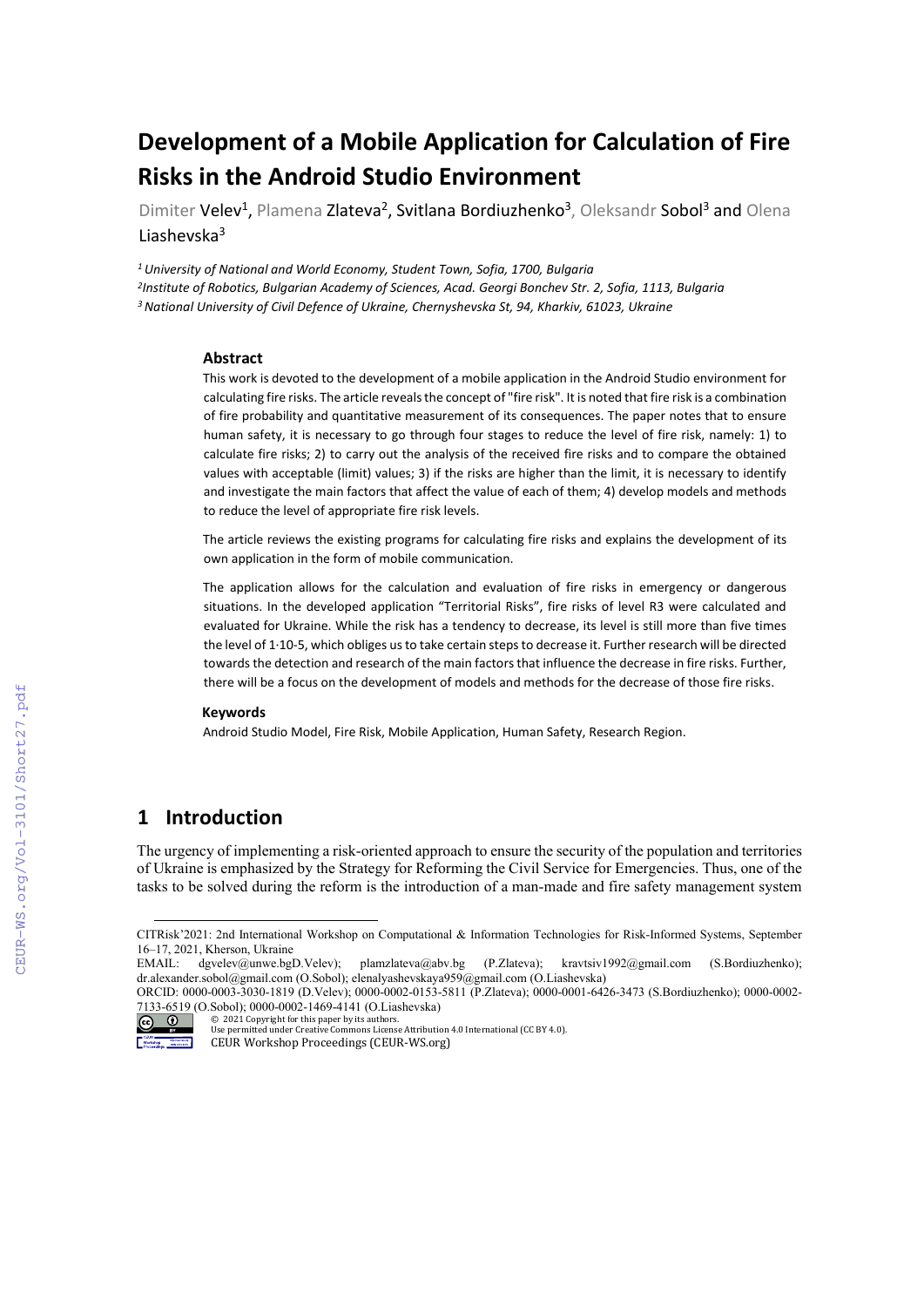based on a risk-oriented approach and European standards for assessing and analyzing the risks of fire and man-made safety of economic entities. At the same time, the implementation of a risk-oriented approach to ensure the safety of the population and the territory requires automation of the process of determining the levels of relevant risks and storing information about the objects of protection.

We face different risks every day, but not all of them are associated with danger. Everyday risks include the risk of falling asleep in the morning, the risk of not having time to get on the bus, which puts you at risk of being late for work or a scheduled meeting. These risks, however, are not so dangerous, so they rarely need analysis. There are risks that are dangerous to humans: such include fire risk. The National Standard of Ukraine states that fire risk is a a combination of fire probability and quantitative measurement of its consequences [1]. Brushlinskij M. [2] indicated that fire risk is a quantitative characteristic of the possible realization of fire danger (and its consequences), which is measured, as a rule, in the appropriate units. To ensure human safety, namely the reduction of fire risk levels, it is necessary to go through the following stages:

1) Carry out calculations of fire risks.

2) Carry out an analysis of the received fire risks. Compare the obtained values with acceptable (limit)

values (for Ukraine this is the maximum allowable risk  $-1 \cdot 10^{-5}$ , which is approved by the Concept of risk management of emergencies of man-made and natural nature [3]).

3) If the risks are higher than the limit, it is necessary to identify and investigate the main factors that affect the value of each of them.

4) Develop models and methods to reduce the level of relevant fire risks.

Automation today is forcing us to move to modern methods of calculation and analysis, which is why it is necessary to develop an Android application in order to further accelerate the first two stages of human safety to reduce fire risk.

## **2 Related Works**

Professor Brushlinskij identifies three main fire risks [2]:

 $R_1$  – the risk for a person to be exposed to dangerous factors of fire per unit time;

 $R_2$  – risk of death during fire (victim of fire);

 $R_3$  – risk of death in fire per unit time.

In our previus work, a mathematical model of risk management for a person dying from fire per unit time

 $\binom{R_3}{8}$  was developed and its features were investigated [4].

Fire risk assessment is also very important to determine the level of danger in the study area, which will allow to develop recommendations for the location of new fire stations [5, 6]. Fire risk analysis is widely used in the analysis of forest fires [7–11]. To assess the risks, Chinese scientists suggest using massive Geotagged social media data [12].

Today there are programs for calculating the object fire risk [13–15]. The Fogard software package was developed by the Institute for Technical Regulation and Independent Evaluation in Russia [16]. The complex consists of three modules, one of them being "Fogard-risk", to determine the calculated values of the object fire risk. Russia has also developed the Sitis complex [17], which contains 5 different modules for calculation and one of them, Sprint, for calculating the value of the object fire risk. In Ukraine, there is a software package "RizEx-2" [18] for assessing emergency risks. This software package consists of 4 blocks, which contain 19 modules. One of the modules "Risk" allows to obtain a generalized field of territorial risk of high-risk object for many data sources of danger at the studied object, taking into account the probability of occurrence, development, and implementation of different types of threats inherent in this source of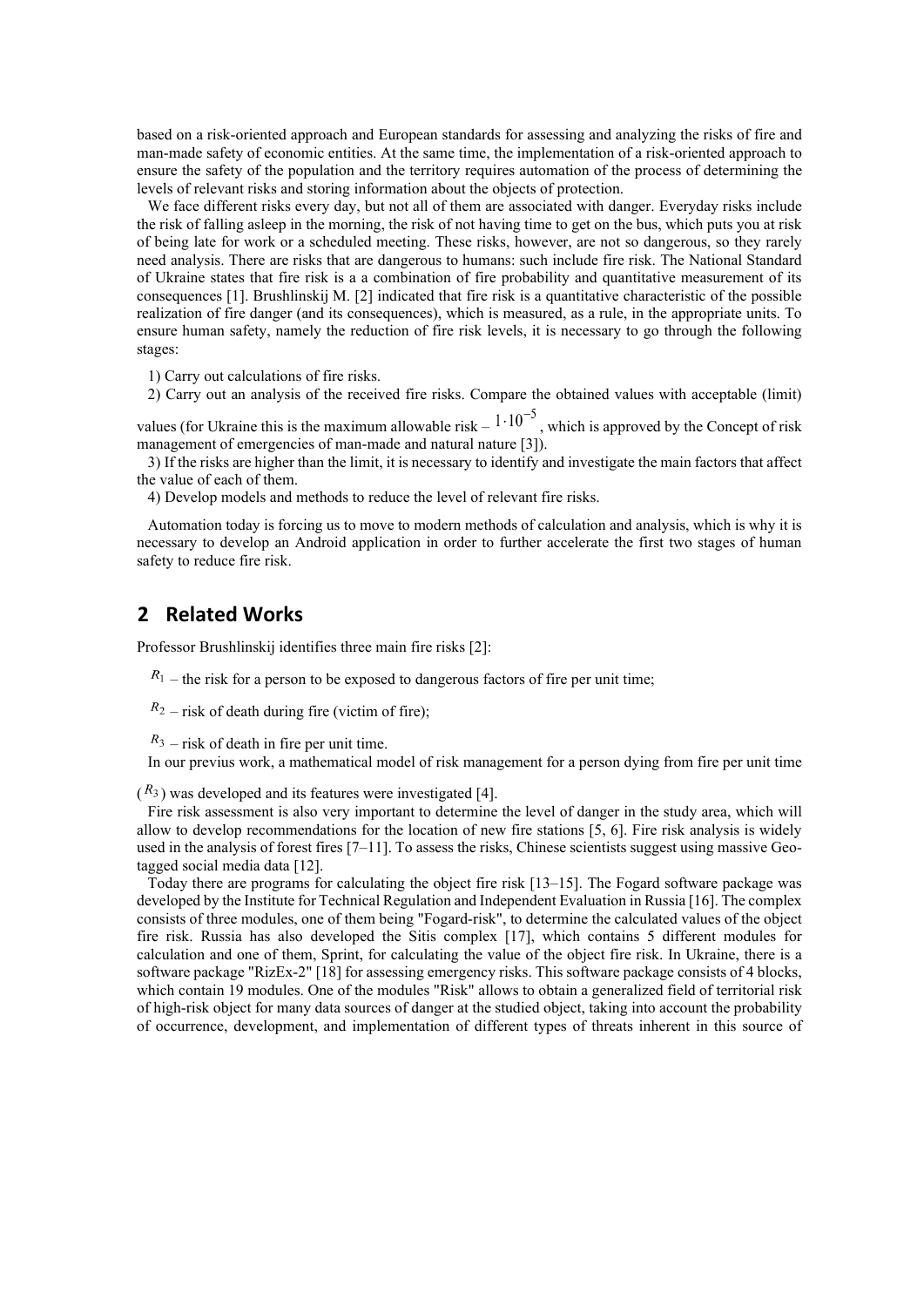danger, taking into account climatic, meteorological and topographic features of the region. We propose to develop software for the identification and analysis of fire risk.

## **3 Presentation of the main research material**

According to the works of Professor Mykola Brushlinsky [2], the integral fire risk  $R_3$  is determined according to the equation:

$$
R_3 = R_1 \cdot R_2 = \frac{M_{\text{victims}}}{Q_{\text{people}} \cdot T},\tag{1}
$$

where  $M_{victims}$  – the number of deaths due to fires in the region during the period  $T$ ;  $\mathcal{Q}_\text{people}$  – the number of people living in the research region.

Using statistical data for 2010–2020 on the number of deaths from fires throughout Ukraine (these statistics are contained in the Analytical reports on fire and man-made safety of Ukraine) and on the average population of Ukraine, we calculate the fire risk according to formula 1. The results of the calculation are shown in Figure 1 below.



**Figure 1:** Dynamics of integral fire risk R<sub>3</sub> during 2010–2020 years, 1/year

From the figure 1, there is a tendency to reduce the risk, but nevertheless, the value of the identified fire risk is still high enough and more than 5 times exceed acceptable limits [3]. Microsoft Excel was used to plot the calculations. However, the use of spreadsheets to calculate the integral fire risk is not always convenient, as it is necessary to constantly adjust both the calculations and the construction of a diagram describing the dynamics of the risk. As a result, a "Territorial Risk" mobile application has been developed in Android Studio, which allows you to store statistical information about dangerous events and their consequences on your mobile device, as well as to analyze the relevant integral risks.

The main page of the program (Figure 2) contains information about administrative-territorial units (objects of protection).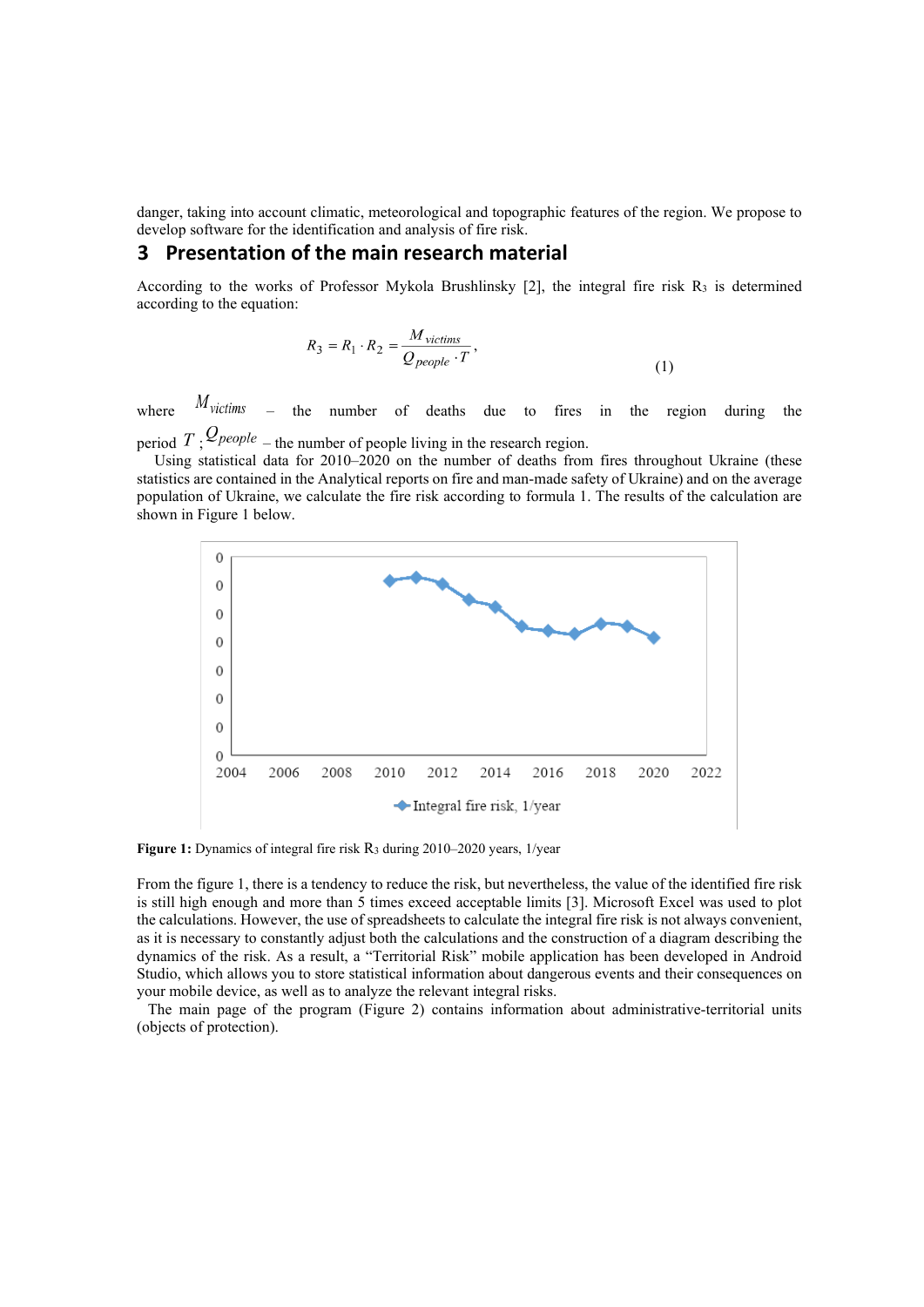| 11:50                   |                                                           |
|-------------------------|-----------------------------------------------------------|
| <b>Territorial Risk</b> |                                                           |
|                         | Defining territorial risk<br>of emergencies or fires      |
|                         | Add region                                                |
|                         | Region:<br>Kharkiv reg. (fires)<br>Population:<br>1264112 |
|                         | Region:<br>Kharkiv city (fires)<br>Population:<br>1442204 |
|                         | Region:<br>Ukraine (fires)<br>Population:<br>45490000     |
|                         |                                                           |
|                         | Data analysis                                             |

**Figure 2:** Home page of the mobile application

When adding a new region (button "Add region") it is necessary to fill in information about the research region (Figure 3), namely to enter the name of the region and population.

| 11:50                                  | 歴                                                    |  |
|----------------------------------------|------------------------------------------------------|--|
| <b>Territorial Risk</b>                |                                                      |  |
| 5<br>K                                 | Defining territorial risk<br>of emergencies or fires |  |
| Please enter information about region: |                                                      |  |
| Region:                                |                                                      |  |
| Population:                            |                                                      |  |
|                                        | OK                                                   |  |
| <b>Population</b><br>45490000          |                                                      |  |
|                                        |                                                      |  |
| Data analysis                          |                                                      |  |

**Figure 3:** Adding information about the region being analyzed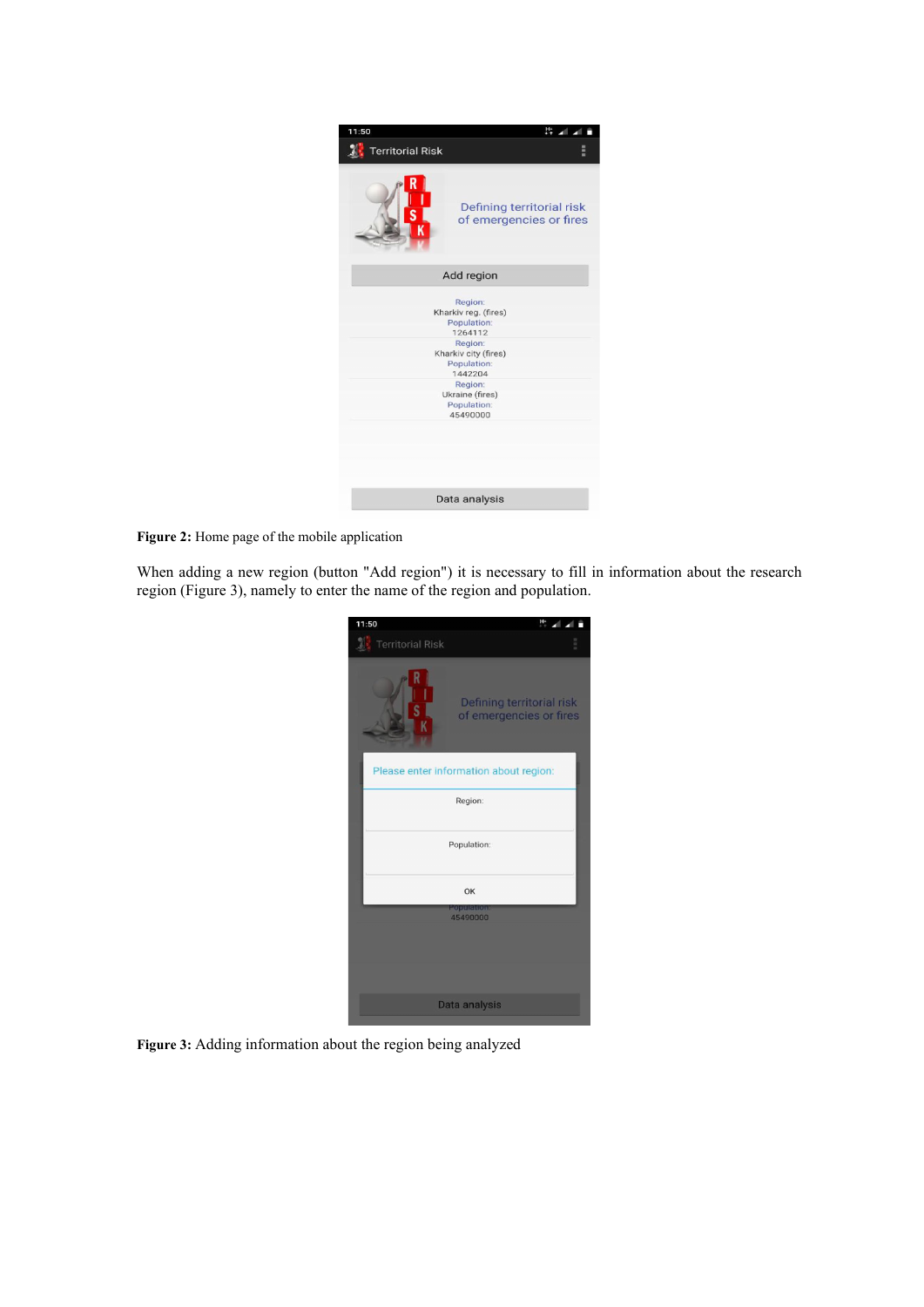After filling in the information about the object, you need to enter all the statistics that we will analyze. The program can analyze all three major fire risks, but in our case to calculate and analyze R3 it is necessary to fill in information about the average annual population of the region and the number of fire deaths during the year in the research region. We fill in such information across Ukraine from 2010 to 2020. To do this, go to the page "Region data" in the program and select the field "Add data" (Figure 4) to enter the required statistical information. Thus, we obtain a database for Ukraine on the number of deaths from fires over the past 11 years and the average annual population in Ukraine for each year from 2010 to 2020.

|                        | 12:02                                                   |  |  |  |
|------------------------|---------------------------------------------------------|--|--|--|
|                        | Region Data                                             |  |  |  |
|                        | Kharkiv reg. (fires)                                    |  |  |  |
| Add data               |                                                         |  |  |  |
|                        | Please enter information about<br>emergencies or fires: |  |  |  |
|                        | Year:                                                   |  |  |  |
|                        | Number of emergencies or fires:                         |  |  |  |
|                        | Population:                                             |  |  |  |
| 1264112                |                                                         |  |  |  |
|                        | Number of victims:                                      |  |  |  |
| OK                     |                                                         |  |  |  |
| Population:<br>1264112 |                                                         |  |  |  |
| Number of victims:     |                                                         |  |  |  |
| 135<br>Year:           |                                                         |  |  |  |
| 2013                   |                                                         |  |  |  |
|                        | Number of emergencies or fires:<br>7765                 |  |  |  |

**Figure 4:** Form for filling in information about the reseach region

To obtain the result, select the region from the completed database for analysis, in our case – Ukraine, and then click on the type of analysis "Dynamic of risk" (Figure 5).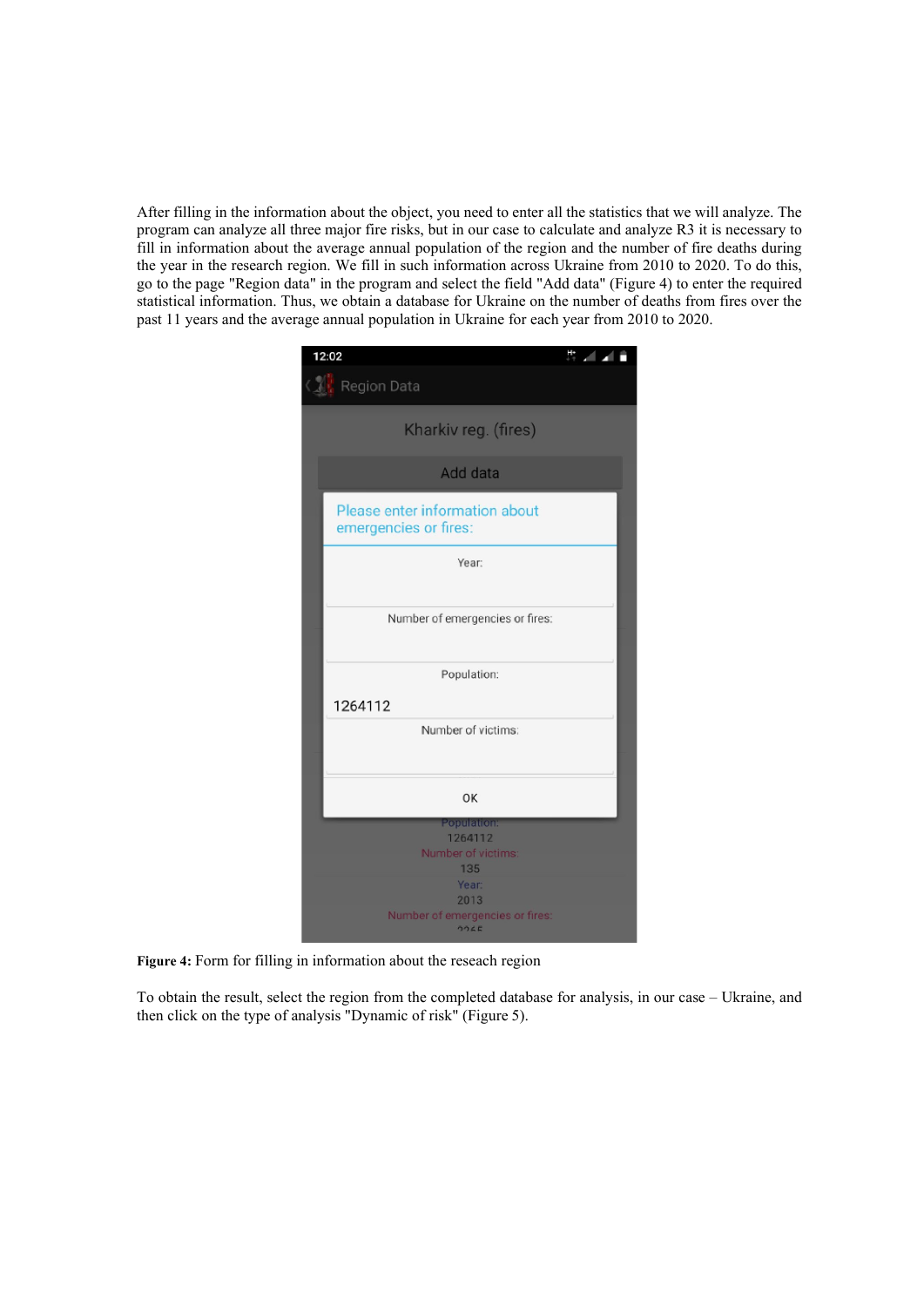

**Figure 5.** Analysis type selection window

The results of the calculation in the form of a graph are shown in Figure 6. On the graph, you can place a trend line and determine the regression equation. The program allows you to calculate the average value over the years. To do this, select the type of analysis "Integral risk". One graph can present the results of several regions for comparison (this applies to both dynamic analysis and integral values). The program also allows you to calculate and analyze various risks of emergencies or dangerous events.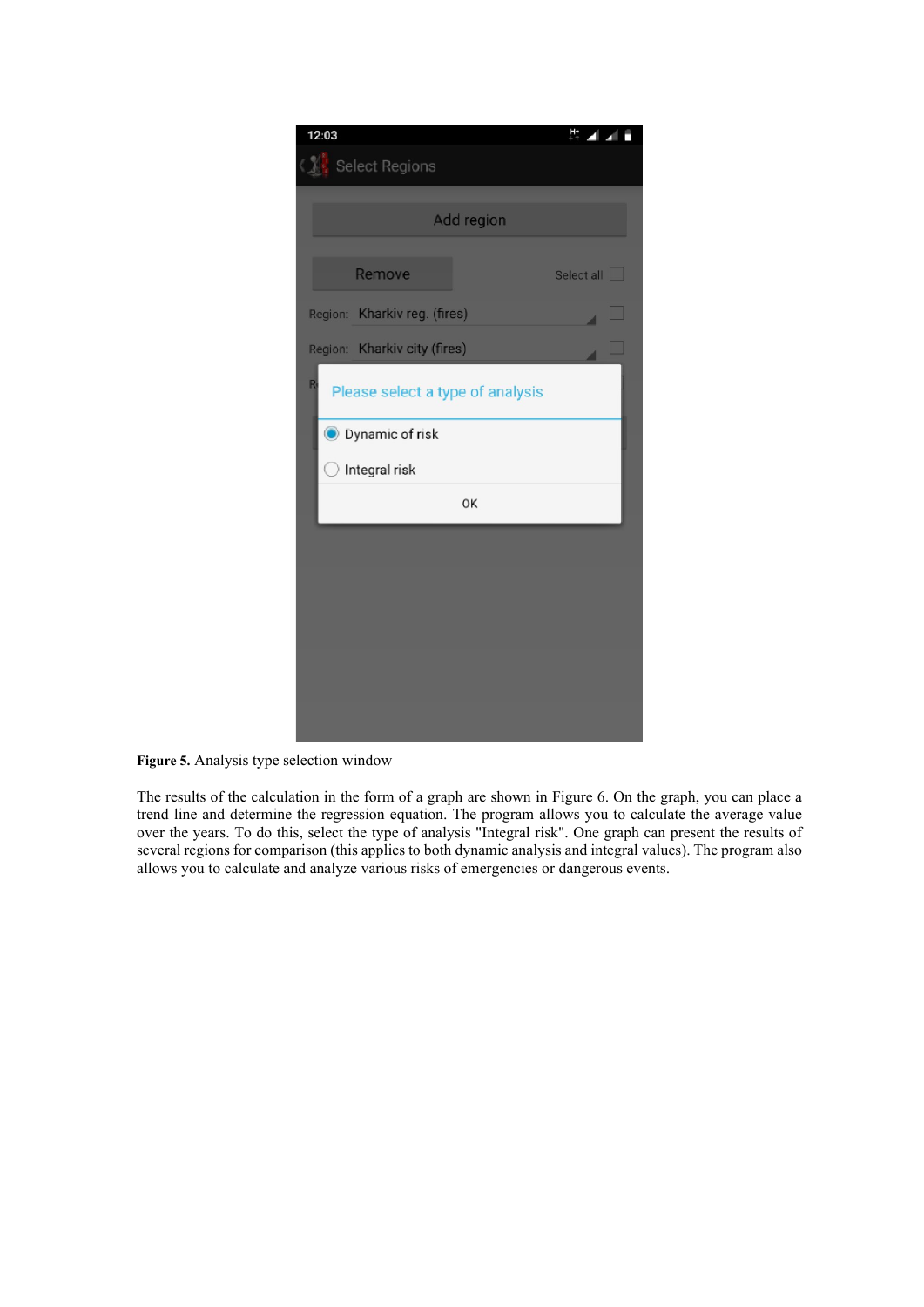

**Figure 6:** Dynamics of integral fire risk R<sub>3</sub> during 2010–2020 years with using Android application "Territorial risk", 1/year

# **4 Conclusions**

The paper reviews the existing programs for calculating fire risks and presents the characteristics of the developed own program in the Android Studio environment. The developed application allows to reduce the time of calculations of fire risks and their analysis for the safety of the population, namely:

1) Carry out calculations of fire risks.

2) Carry out an analysis of the received fire risks. Compare the obtained values with acceptable (limit) values.

The developed application also makes it possible to store a database of research regions. If necessary, you can also continue to work with the saved of the research object. Add statistics over time and make new calculations of all major fire risks, namely  $R_1$ ,  $R_2$ ,  $R_3$ .

The program allows you to calculate and analyze various risks of emergencies or dangerous events. In the

developed mobile application "Territorial Risk" the territorial fire risk  $R_3$  for Ukraine was calculated and analyzed. The tendency of this risk is decreasing, but its level is still more than 5 times higher than the limit

value  $1 \cdot 10^{-5}$ , which forces us to take certain actions in order to decrease it. That is why further research will focus on identifying and investigating the main factors influencing the importance of fire risks, as well as developing models and methods to reduce the level of appropriate levels of fire risk.

It should also be noted that today the inspection of fire and man-made safety of facilities is carried out in accordance with the level of risk of the facility being inspected. That is why in the future it is advisable to develop a similar application to calculate the level of risk of the object being inspected.

## **References**

[1] DSTU ISO 16732-1, Fire safety engineering. fire risk assessment, Part 1, General Provisions, 2018